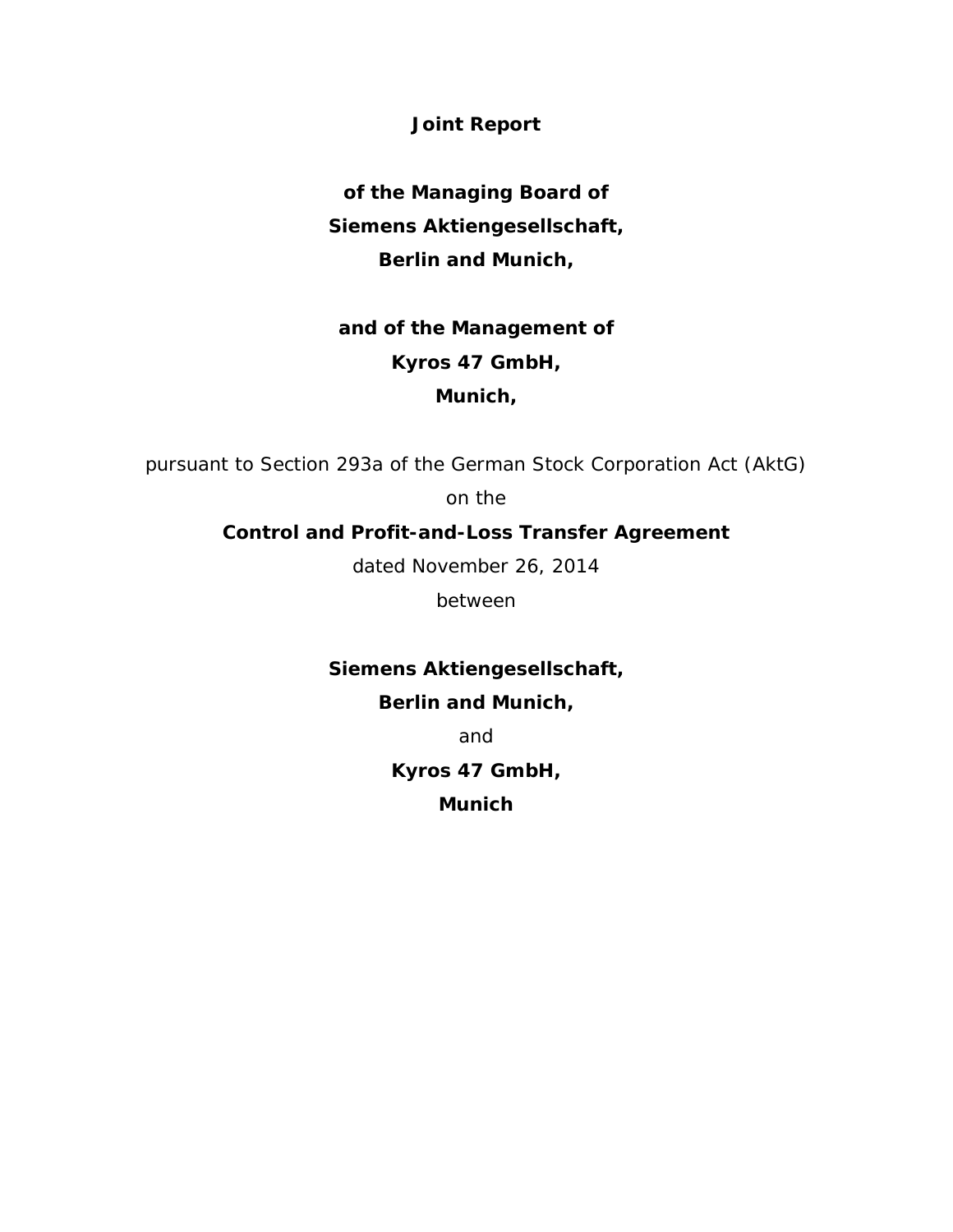#### **1. Introduction**

On November 26, 2014, Siemens Aktiengesellschaft, with registered offices in Berlin and Munich, registered with the register of companies at the District Court of Charlottenburg under registration number HRB 12300 B and with the register of companies at the District Court of Munich under registration number HRB 6684 (hereinafter referred to as "Siemens AG"), and Kyros 47 GmbH, with registered office in Munich, registered with the register of companies at the District Court of Munich under registration number HRB 213821 (hereinafter referred to as "Subsidiary"), entered into a Control and Profit-and-Loss Transfer Agreement (hereinafter referred to as "Agreement") pursuant to which the Subsidiary subordinates management of it to Siemens AG and undertakes to transfer its entire profits to Siemens AG, while Siemens AG undertakes to compensate losses towards the Subsidiary.

The Managing Board of Siemens AG and the Management of the Subsidiary are submitting the following Joint Report pursuant to Section 293a of the German Stock Corporation Act (AktG).

### **2. Contracting Parties to the Agreement**

The contracting parties to the Agreement are Siemens AG and Kyros 47 GmbH.

### **2.1 Siemens AG**

Siemens AG is an exchange-listed German stock corporation (*Aktiengesellschaft*). Siemens AG is the parent company of the Siemens Group. The Siemens Group is a globally operating technology company with approximately 357,000 employees worldwide on September 30, 2014, on the basis of continuing and discontinued operations. Its core activities are in the fields of electrification, automation and digitalization.

The members of the Managing Board of Siemens AG are: Joe Kaeser (President and Chief Executive Officer), Dr. Roland Busch, Lisa Davis, Klaus Helmrich, Prof. Dr. Hermann Requardt, Prof. Dr. Siegfried Russwurm, Dr. Ralf P. Thomas.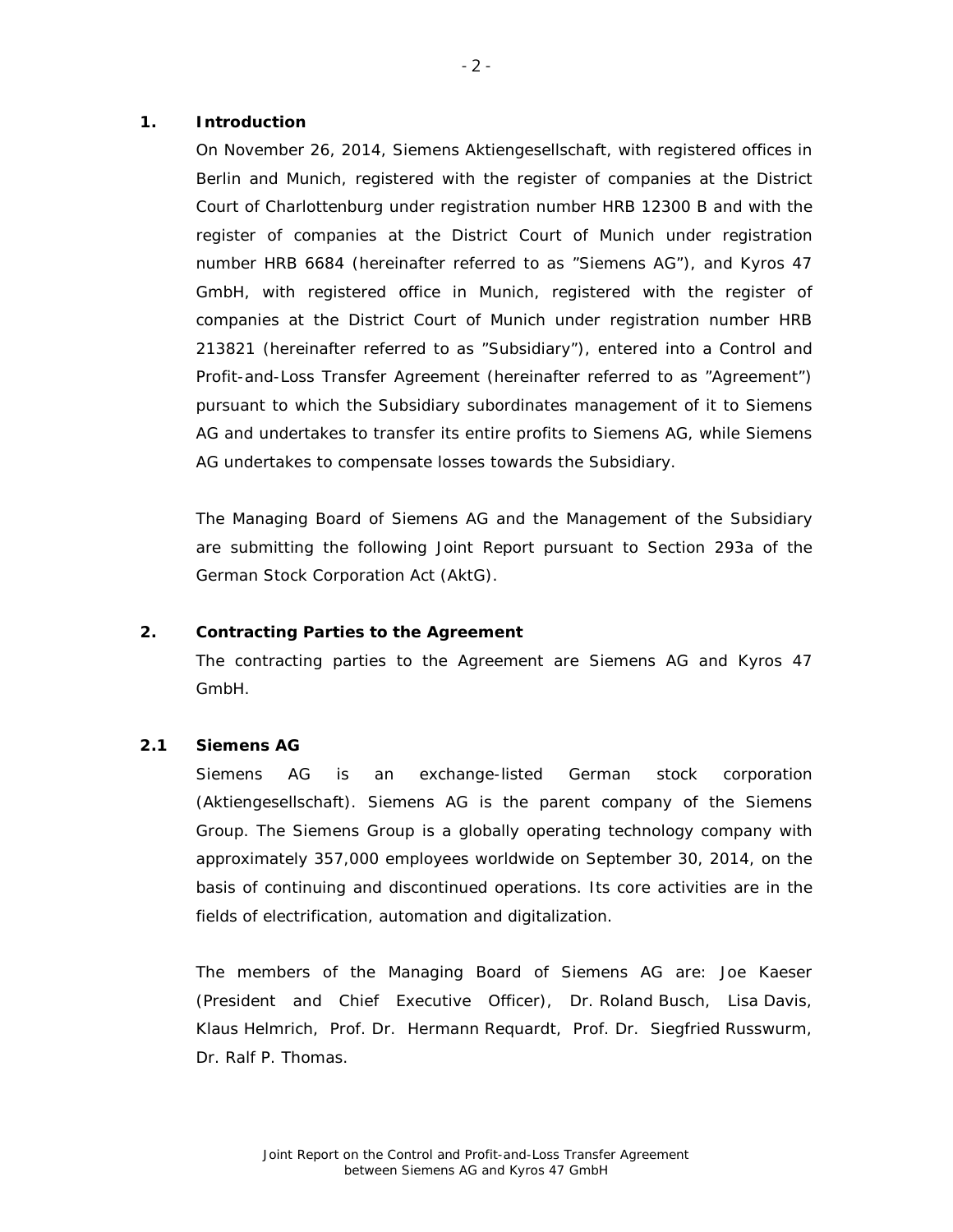Siemens AG is legally represented by two members of the Managing Board, or by one member of the Managing Board jointly with a "Prokurist" (holder of a special statutory authority, referred to as "Prokura", granted in accordance with Section 48 of the German Commercial Code (HGB)). Otherwise Siemens AG shall be represented by "Prokurists" or other duly authorized signatories to the extent authorized by the Managing Board.

The members of the Supervisory Board are: Dr. Gerhard Cromme (Chairman), Berthold Huber (First Deputy Chairman), Werner Wenning (Second Deputy Chairman), Olaf Bolduan, Gerd von Brandenstein, Michael Diekmann, Dr. Hans Michael Gaul, Prof. Dr. Peter Gruss, Bettina Haller, Hans-Jürgen Hartung, Robert Kensbock, Harald Kern, Jürgen Kerner, Dr. Nicola Leibinger-Kammüller, Gérard Mestrallet, Güler Sabancı, Michael Sigmund, Jim Hagemann Snabe, Birgit Steinborn, Sibylle Wankel.

The fiscal year of Siemens AG runs from October 1 to September 30 of the following year.

As a resident German corporation, Siemens AG is fully subject to corporation tax (KSt) and municipal trade tax (GewSt) in Germany.

## **2.2 Kyros 47 GmbH**

The Subsidiary was established by Notarial Deed dated August 27, 2014, under the name of Blitz 14-658 GmbH by Blitzstart Holding AG, HRB 128986, Munich (hereinafter referred to as "Blitzstart Holding AG") as its sole shareholder with subscribed capital of €25,000, divided into 25,000 shares, and registered with the register of companies at the District Court of Munich on September 3, 2014. The capital contributions for the shares are fully paid up. Siemens AG acquired all the shares in the Subsidiary from Blitzstart Holding AG pursuant to the Purchase and Assignment Agreement dated September 16, 2014. In the meantime, the name of the Subsidiary has been changed to Kyros 47 GmbH.

The fiscal year of the Subsidiary runs from October 1 to September 30 of the following year. The first fiscal year was a short fiscal year.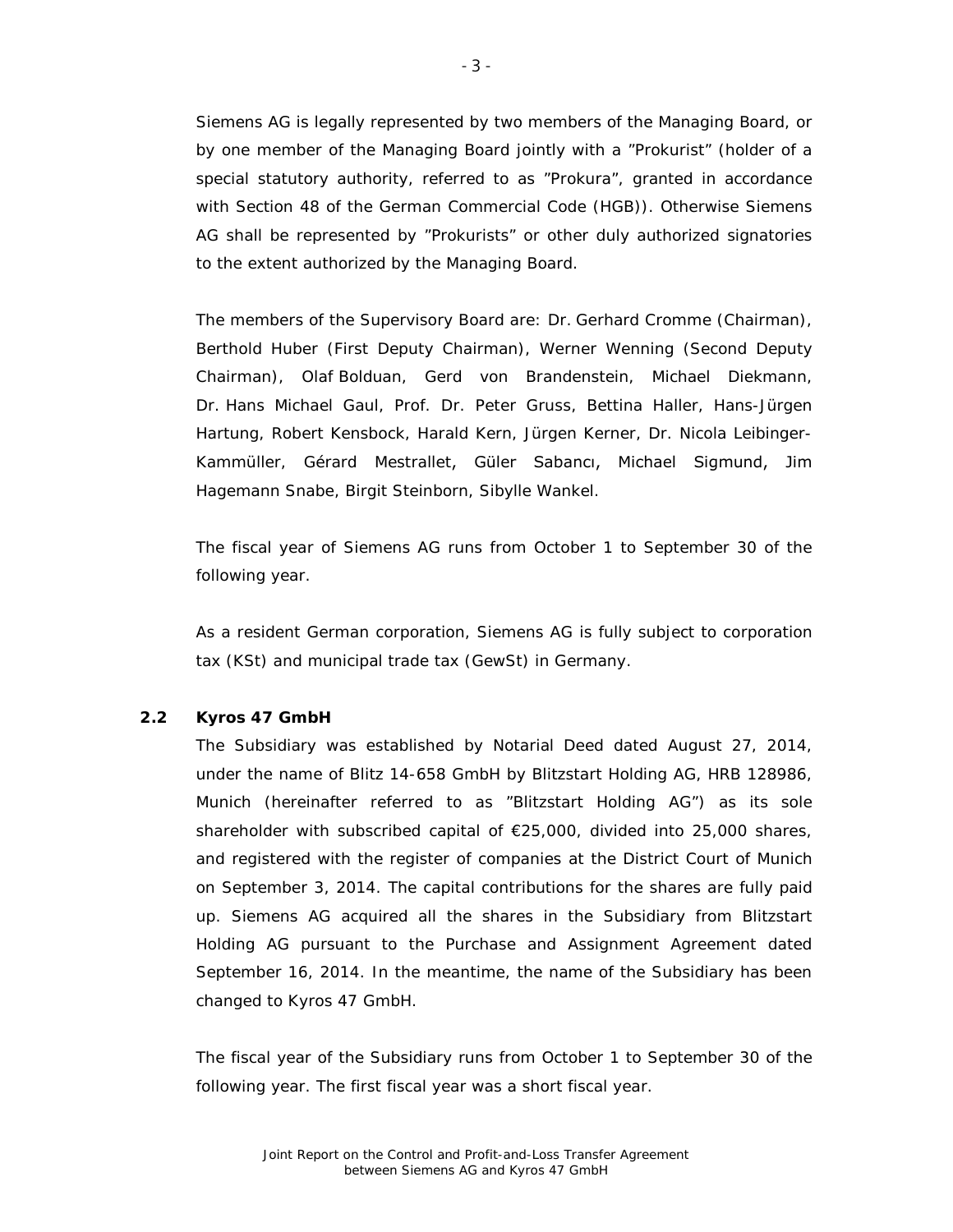The Managing Directors of the Subsidiary are Peter Kastenmeier and Wolfgang Seltmann. Both are employees of Siemens AG. If there is only one Managing Director, he or she shall be legally authorized to represent the Subsidiary alone. If there are several Managing Directors, the Subsidiary shall be legally represented by two Managing Directors or by one Managing Director jointly with a "Prokurist" (holder of a special statutory authority, referred to as "Prokura", granted in accordance with Section 48 of the German Commercial Code (HGB)). Otherwise the Subsidiary shall be represented by "Prokurists" or other duly authorized signatories to the extent authorized by the Managing Directors.

The Subsidiary does not have any employees at present and has not yet commenced business operations. It holds no capital investments in other companies.

The Annual Financial Statements of the Subsidiary for the short fiscal year ended September 30, 2014 report a net loss/accumulated loss of €716.39, resulting from provisions for notarial fees and bank charges in connection with the acquisition. The balance sheet as of September 30, 2014 shows total assets of €25,000.00 and an equity capital of €24,283.61.

The current object of activity of the Subsidiary is to manage its own assets. It is authorized to conduct all business transactions and take all measures that are connected with the company's object of activity or are considered to be directly or indirectly conducive to it. It can have capital investments held by it managed by affiliated companies in whole or in part or transfer or outsource them to affiliated companies, and can conclude enterprise agreements. It may also establish branch offices and business establishments in Germany and abroad.

The planned future purpose of the Subsidiary is to take over the Siemens Healthcare business in Germany. This comprises in particular the development and production of medical imaging equipment, such as magnetic resonance and computed tomography systems. The products are made for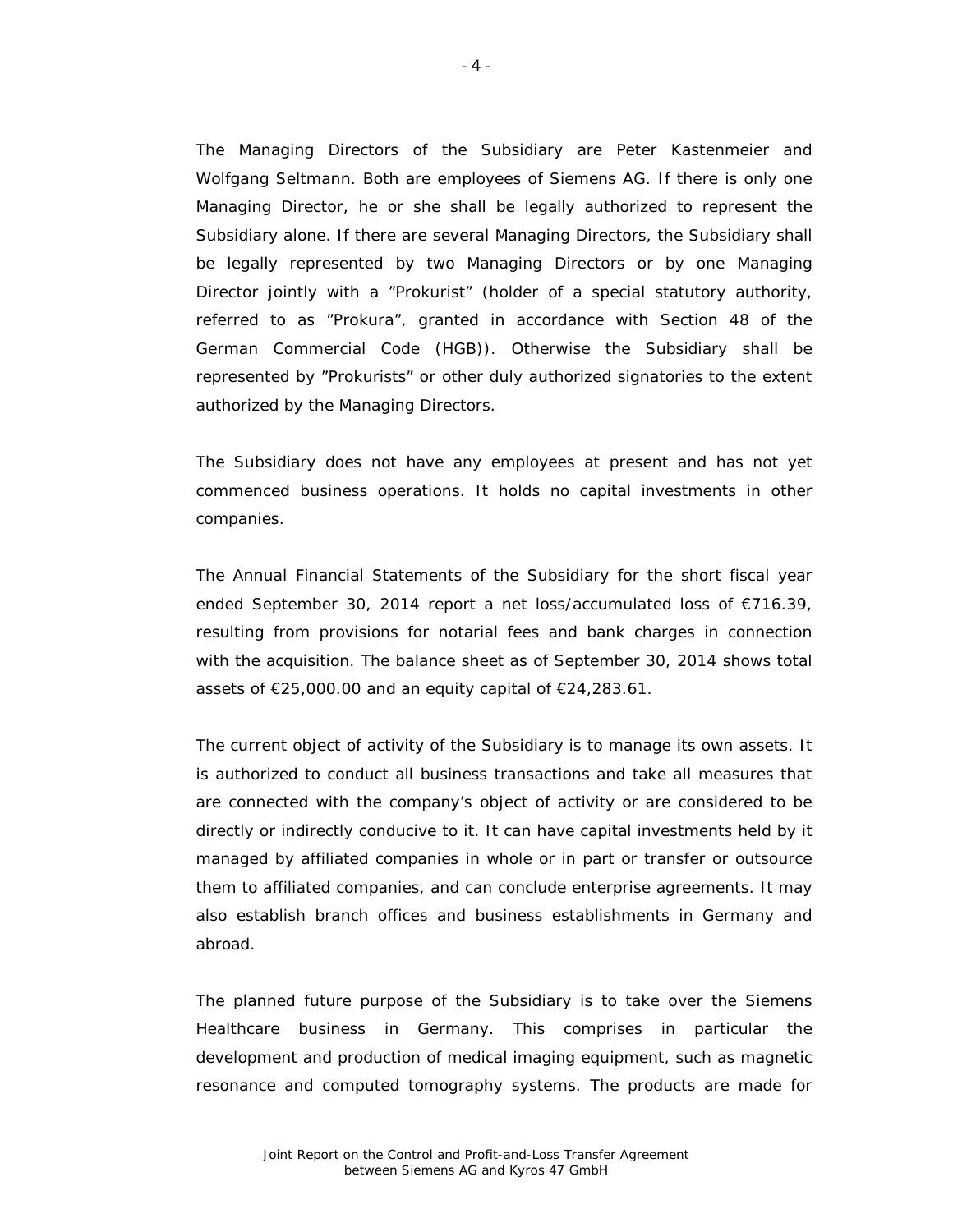export and for sale in Germany. The German sales and service organization is also part of the business to be taken over. The businesses with hospital information systems and hearing aids, both currently being sold, as well as the Diagnostics business, which already exists as an independent legal entity, are not part of the business to be taken over. Since the headquarters for the global Siemens Healthcare business is in Germany, most of the Healthcarespecific corporate and support functions are based there.

The net assets, financial position and results of operations (*Vermögens-, Finanz- und Ertragslage*) of the business to be taken over, for which no separate financial statements in accordance with the German Commercial Code (HGB) have had to be prepared to date because such business has so far not formed a separate legal entity, are as follows at September 30, 2014 on the basis of the accounting regulations under the German Commercial Code (HGB): The business has revenue of around  $E4.81$  billion. Most of the revenue is from exports. The result **[1](#page-4-0)** for the business to be taken over is around €1.09 billion. The net carrying amount of the assets and liabilities for the business to be taken over is around €1.66 billion; pension obligations and similar commitments in connection with the employees to be taken over must be deducted from that. These figures of September 30, 2014 for the net assets, financial position and results of operations (*Vermögens-, Finanz- und Ertragslage*) of the business to be taken over still include the respective figures for the business with hospital information systems, which is currently being sold; they account for a share of less than 3% in each case.

The business to be taken over had around 9,800 employees at September 30, 2014. On top of that, there will be further employees in Germany from the corporate and support functions of the Siemens Group who work for the Siemens Healthcare business.

Overall, neither the current net assets, financial position and results of operations (*Vermögens-, Finanz- und Ertragslage*) of the business to be taken over, nor those anticipated based on current assessments, indicate that the

 $\overline{a}$ 

<span id="page-4-0"></span><sup>1</sup> This denotes the result from ordinary activities (*Ergebnis der gewöhnlichen Geschäftstätigkeit*), but before certain pension costs. In addition, certain other items not considered performance indicative by management may be excluded.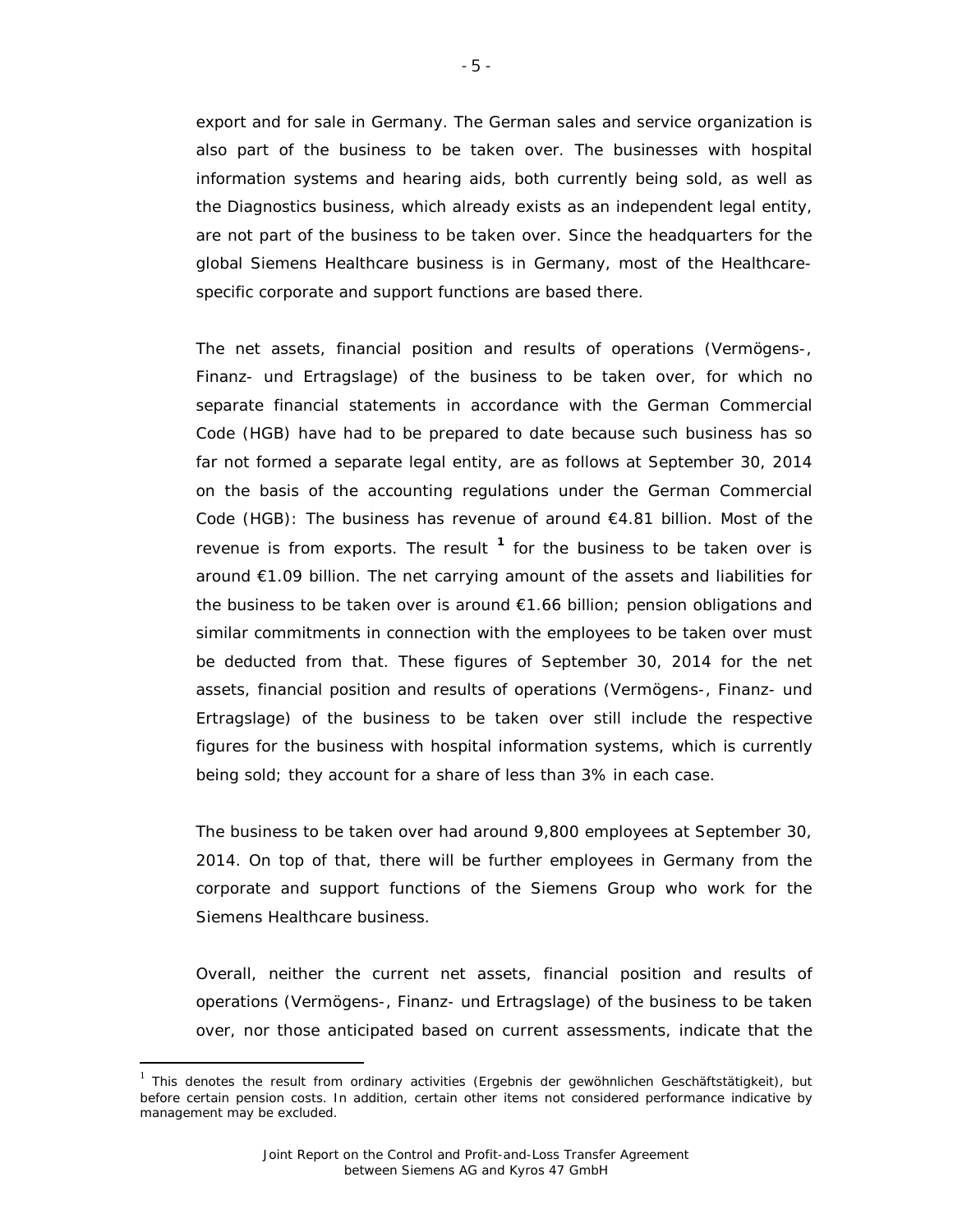Subsidiary may assert claims against Siemens AG for the assumption of losses.

The business to be taken over is to be transferred by Siemens AG to the Subsidiary by way of a contribution in kind in the third or fourth quarter of the current fiscal year. As part of that, the Subsidiary will probably increase its subscribed capital and issue new shares to Siemens AG. The legally dependent part of Siemens AG that can be ascribed to the business to be taken over is to be transferred to the Subsidiary as an ongoing operation, comprising the totality of the assets and liabilities that can be ascribed to it in this respect. This contribution is to be made at the carrying amounts in the commercial and tax balance sheets and with economic effect as of October 1, 2014 if possible.

In connection with the contribution, it is planned to amend the Articles of Association of the Subsidiary, in particular to change the name of the company, adapt its object of activity to the content of the business to be taken over and, if applicable, change the registered office of the Subsidiary within Germany. After the business has been taken over, a Supervisory Board will have to be established at the Subsidiary in accordance with the German Codetermination Act (MitbestG).

The Subsidiary is to be integrated in the Siemens Group's financing structure, in particular by participating in cash management, including the cash pooling system of Siemens AG. In addition, the Subsidiary is to be given the possibility of participating in currency and commodity price hedging transactions of the Siemens Group and to utilize guarantees or other securities of the Siemens Group.

Since acquisition of the shares to the present day, Siemens AG has owned a direct 100-percent interest in the Subsidiary and is thus its sole shareholder.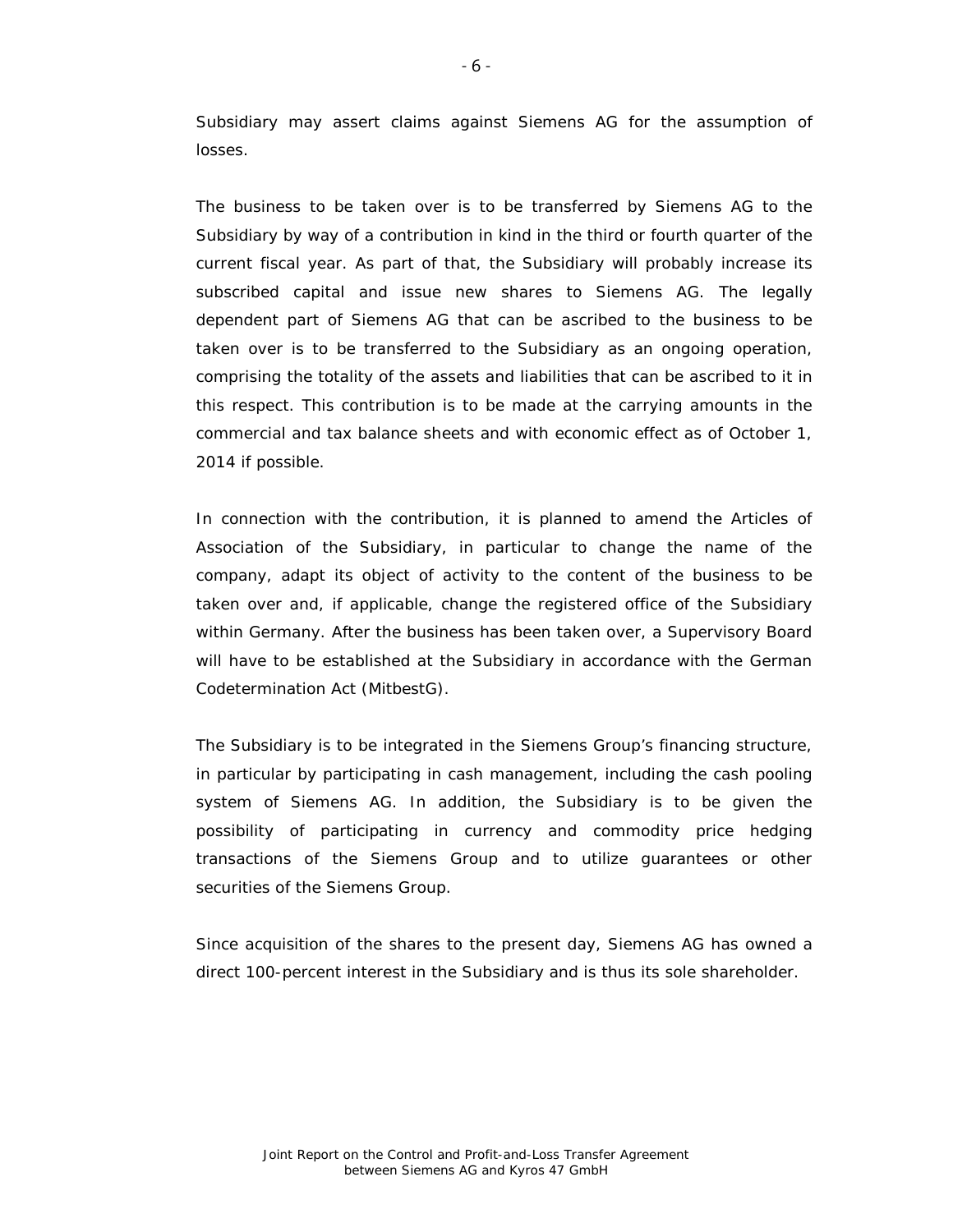# **3. Legal and economic reasons for concluding the Agreement; Implications of the Agreement**

The objective of the Agreement is to create a fiscal unity (*Organschaft*) for purposes of German corporation tax and municipal trade tax between Siemens AG and the Subsidiary as of the beginning of fiscal year 2015.

Under this fiscal unity (*Organschaft*) regime, profits and losses of the Subsidiary as the fiscal subsidiary company (*Organgesellschaft*) are directly attributed for tax purposes to Siemens AG as the fiscal parent company (*Organträgerin*). Consequently, positive and negative results at the level of Siemens AG can be netted for tax purposes. Depending on the taxable earnings situation of the companies forming part of the fiscal unity (*Organschaft*), this may result in tax advantages. Without this Agreement, such complete netting of results for tax purposes would not be possible.

In addition, profits can be transferred to Siemens AG without an additional tax burden as part of the fiscal unity (*Organschaft*). Without a fiscal unity (*Organschaft*), profits generated by the Subsidiary could at best be distributed to Siemens AG by way of a distribution of profits; in this event, Siemens AG would be subject to German corporation tax and municipal trade tax under current tax laws with respect to 5 percent of the profit distribution. Conclusion of the Agreement also gives the Subsidiary financial protection, since any losses the Subsidiary may make will be assumed. That will also strengthen the Subsidiary's credit worthiness.

The conclusion of the Agreement does not involve any changes in the participation quota held in the contracting parties.

From the perspective of Siemens AG shareholders, the Agreement will not cause any special consequences apart from Siemens AG's commitment to assume the Subsidiary's losses, in particular because there will be no compensation payments and financial settlements with outside shareholders.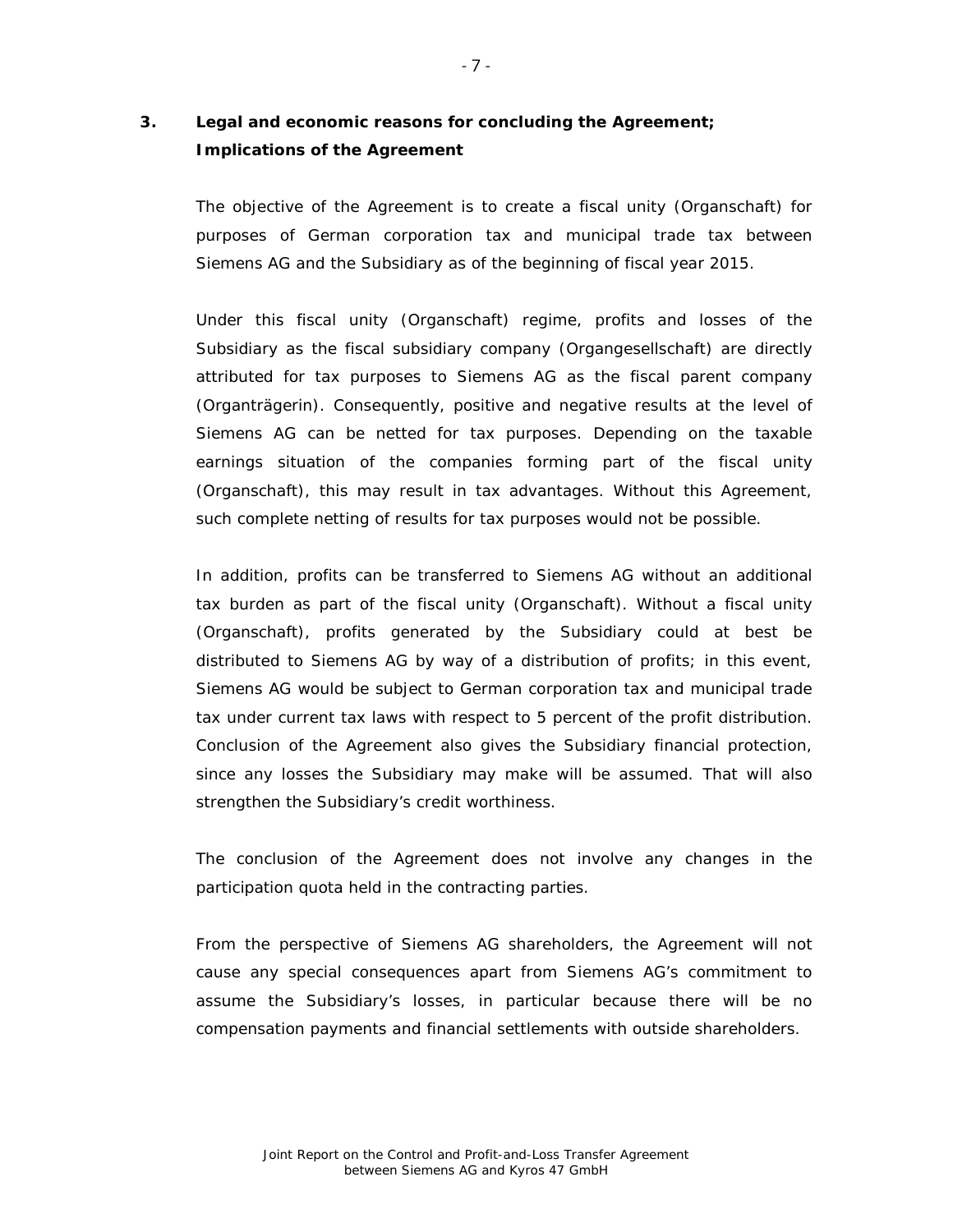Under the Agreement, the Subsidiary shall subordinate management of its company to Siemens AG. Siemens AG shall accordingly have the right to give instructions to the Management of the Subsidiary on how the Subsidiary is to be managed. The Management of the Subsidiary shall be obliged to obey the instructions. The control component under the Agreement underscores the Subsidiary's integration in the Siemens Group and is a customary element of group controlling.

### **4. Alternatives to concluding the Agreement**

There is no economically rational alternative to concluding the Agreement.

Pursuant to Section 14 (1) sentence 1 of the German Corporation Tax Act (KStG) in combination with Section 17 (1) of the German Corporation Tax Act (KStG), the conclusion of this Agreement is a mandatory prerequisite for the fiscal unity (*Organschaft*) for purposes of German corporation tax and municipal trade tax between the Subsidiary as the fiscal subsidiary company (*Organgesellschaft*) and Siemens AG as the fiscal parent company (*Organträgerin*). Therefore, the resulting tax advantages (cf. paragraph 3 above) can only be obtained by means of the conclusion of the Agreement.

In particular, a transformation of the Subsidiary into a partnership (*Personengesellschaft*) by change of legal form (*formwechselnde Umwandlung*) does not lead to a comparable result for tax purposes, as the Subsidiary's earnings would be subject to German municipal trade tax at the partnership level, whereas in the case of a fiscal unity (*Organschaft*) they are taxable at the level of the fiscal parent company (*Organträgerin*) and can there be offset against the fiscal parent company's positive or negative income.

In contrast, conclusion of a mere control agreement pursuant to Section 291 (1) sentence 1 of the German Stock Corporation Act (AktG) is not an equivalent alternative because a fiscal unity (*Organschaft*) for purposes of corporation tax and municipal trade tax cannot be created with the Subsidiary if there is no obligation on the Subsidiary to transfer profits.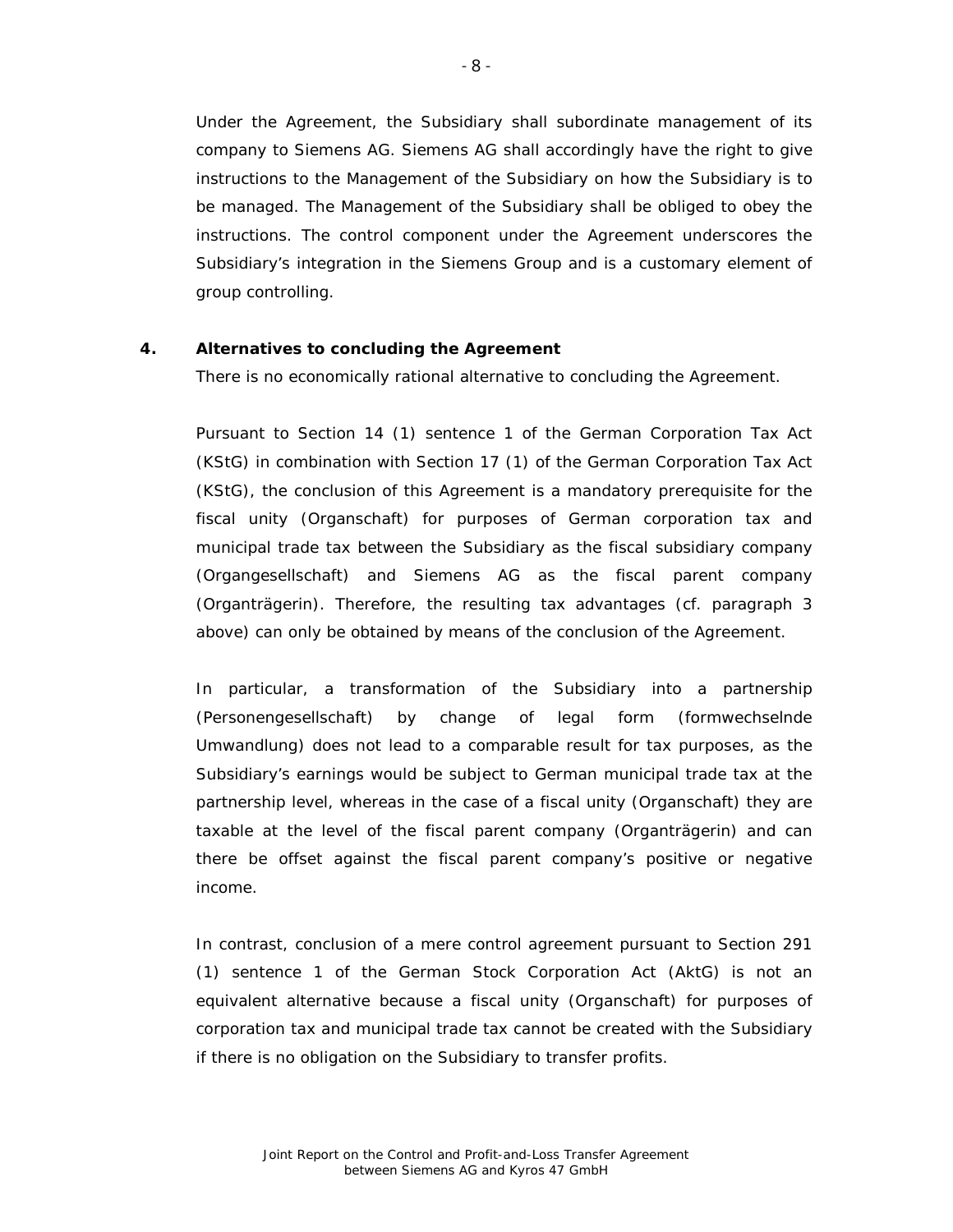A merger of the Subsidiary with and into Siemens AG is also not a preferable option because the Subsidiary would then lose its legal independence, which would run counter to the objective of making the Healthcare business legally autonomous.

### **5. Explanation of the Agreement**

The Agreement is a control and profit-and-loss transfer agreement and thus an enterprise agreement pursuant to Section 291 (1) sentence 1 of the German Stock Corporation Act (AktG). It requires the approval of the Annual Shareholders' Meeting of Siemens AG and the General Meeting (*Gesellschafterversammlung*) of the Subsidiary and must be registered in the register of companies at the registered office of the Subsidiary. The Agreement will be submitted for approval to the Annual Shareholders' Meeting of Siemens AG on January 27, 2015 and to the General Meeting of the Subsidiary probably in December 2014.

The following is to explain the individual provisions of the Agreement:

## **Control (Article 1)**

Under the Agreement, the Subsidiary shall subordinate management of its company to Siemens AG. Siemens AG shall accordingly have the right to give instructions to the Management of the Subsidiary on how the Subsidiary is to be managed. The Management of the Subsidiary shall be obliged to obey the instructions. Notwithstanding the right to give instructions, the Subsidiary's Managing Directors are still responsible for managing and representing the Subsidiary.

#### **Transfer of profits (Article 2)**

Pursuant to Article 2.1, the Subsidiary undertakes to transfer its entire profits to Siemens AG in accordance with the provisions of Section 301 of the German Stock Corporation Act (AktG). Accordingly – subject to the set-up or release of reserves – the annual net income accruing without the transfer of profits, less any loss carried forward from the previous year, an amount to be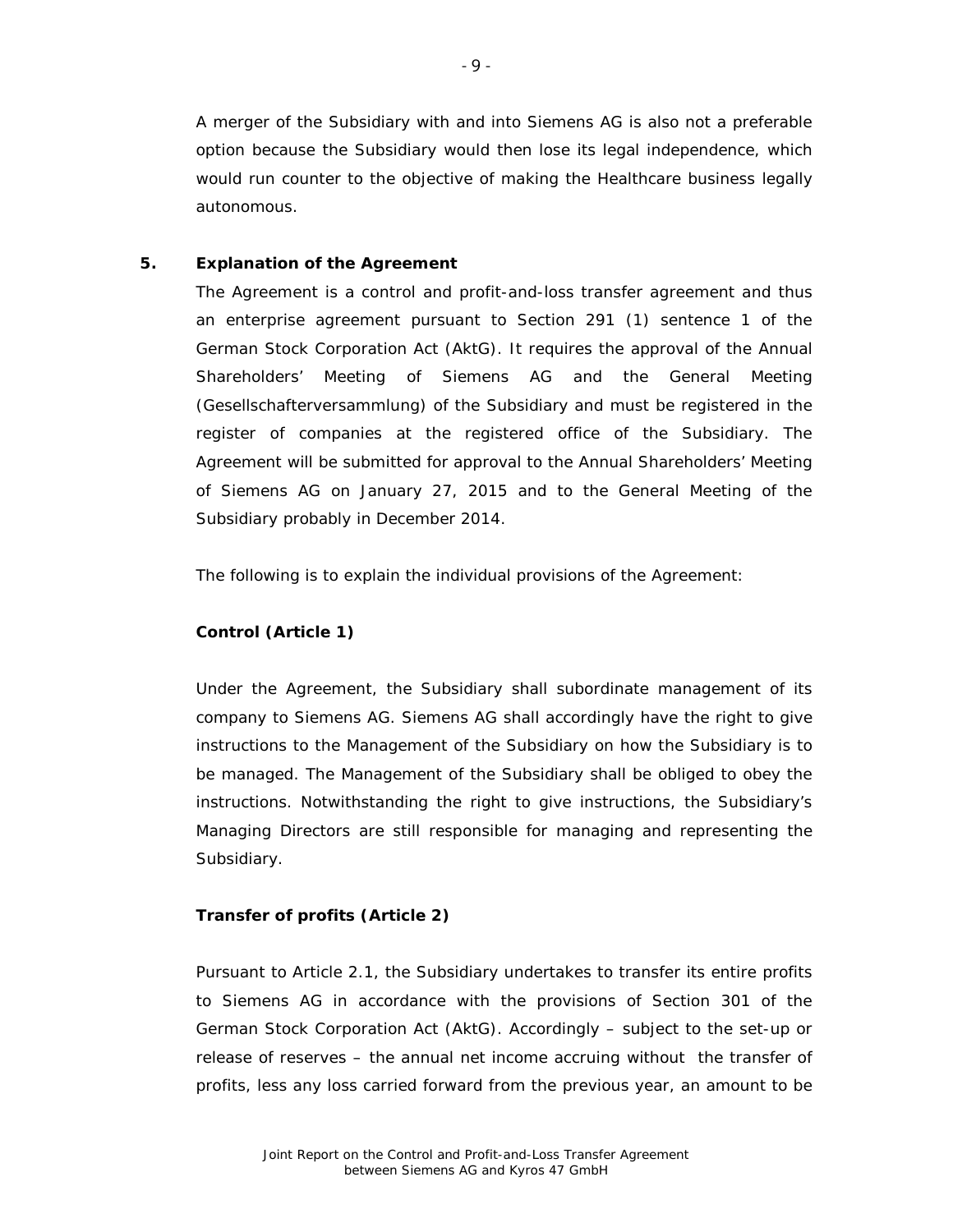appropriated to the legal reserve and the amount blocked from distribution in accordance with Section 268 (8) of the German Commercial Code (HGB), must be transferred. In addition, Article 2.1 provides a dynamic reference to Section 301 of the German Stock Corporation Act (AktG) ("as amended from time to time"). Transfer of profits pursuant to Section 14 (1) sentence 1, in combination with Section 17 (1) of the German Corporation Tax Act (KStG) is a mandatory prerequisite for the fiscal unity (*Organschaft*) for tax purposes between the Subsidiary and Siemens AG.

The Subsidiary is entitled, with the consent of Siemens AG, to appropriate amounts from the annual net income to other retained earnings pursuant to Section 272 (3) of the German Commercial Code (HGB) insofar as this is permitted under commercial law and economically justified based on reasonable business judgment. Upon request by Siemens AG, amounts appropriated to other retained earnings pursuant to Section 272 (3) of the German Commercial Code (HGB) during the term of the Agreement shall be released and used to compensate an annual net loss or be transferred as profits. The transfer of capital reserves and retained earnings existing prior to the date of the Agreement shall be excluded. To this extent, the provisions explained above are common within the framework of a control and profitand-loss transfer agreement.

Siemens AG may demand that the Subsidiary transfer profits in advance during the year, if and to the extent this is legally permissible. If the Agreement does not end prior to the expiration of the Subsidiary's fiscal year, the entitlement to the transfer of profits shall arise at the end of the Subsidiary's fiscal year and shall be due taking that date as value date. The obligation to transfer profits shall apply retroactively as of the beginning of the Subsidiary's fiscal year in which the Agreement becomes effective by registration in the register of companies at the registered office of the Subsidiary.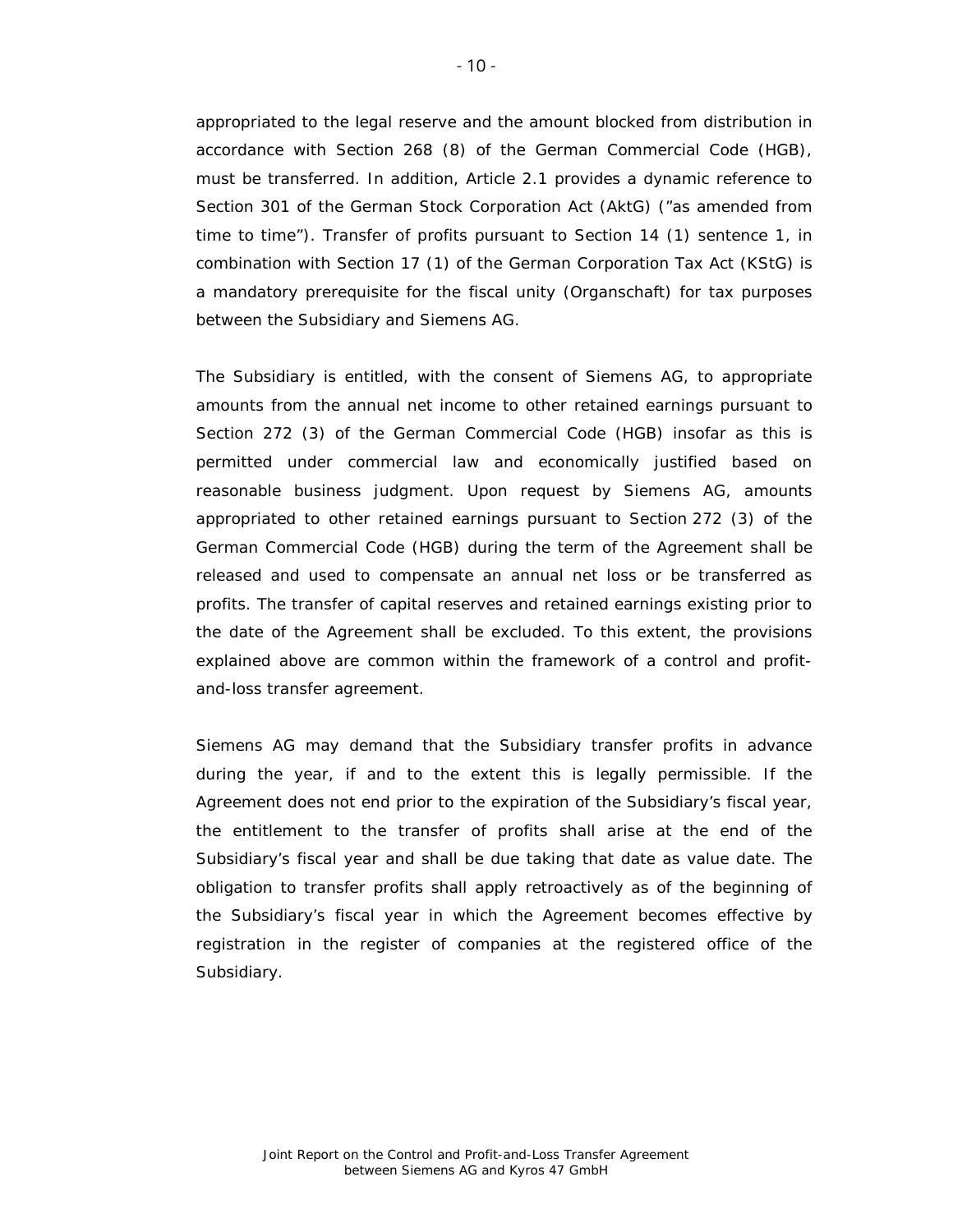#### **Assumption of losses (Article 3)**

Pursuant to Article 3 of the Agreement, Siemens AG shall be obliged to assume the losses of the Subsidiary in accordance with the provisions of Section 302 of the German Stock Corporation Act (AktG). It requires Siemens AG to compensate any annual net loss of the Subsidiary that is otherwise, i.e. regardless of the obligation to compensate for losses, incurred during the term of the Agreement, to the extent that such loss is not compensated by release of any amounts from the Subsidiary's other retained earnings appropriated during the term of the Agreement. In addition, Article 3.1 provides a dynamic reference to Section 302 of the German Stock Corporation Act (AktG) ("as amended from time to time"). In order for the fiscal unity (*Organschaft*) between the Subsidiary and Siemens AG to become effective, it is a mandatory prerequisite for tax purposes that Siemens AG as the fiscal parent company (*Organträgerin*) undertakes to compensate any loss incurred by the Subsidiary as the fiscal subsidiary company (*Organgesellschaft*) (Section 17 of the German Corporation Tax Act (KStG)). To this extent, the provisions explained above are common within the framework of a control and profit-and-loss transfer agreement.

If the Agreement does not end prior to the expiration of the Subsidiary's fiscal year, the entitlement to the assumption of losses shall arise at the end of the Subsidiary's fiscal year and shall be due taking that date as value date. The obligation to assume losses shall apply retroactively as of the beginning of the Subsidiary's fiscal year in which the Agreement becomes effective by registration in the register of companies at the registered office of the Subsidiary.

#### **Effectiveness and term (Article 4)**

Article 4.1 of the Agreement makes it clear that the Agreement becomes effective upon registration in the register of companies at the registered office of the Subsidiary.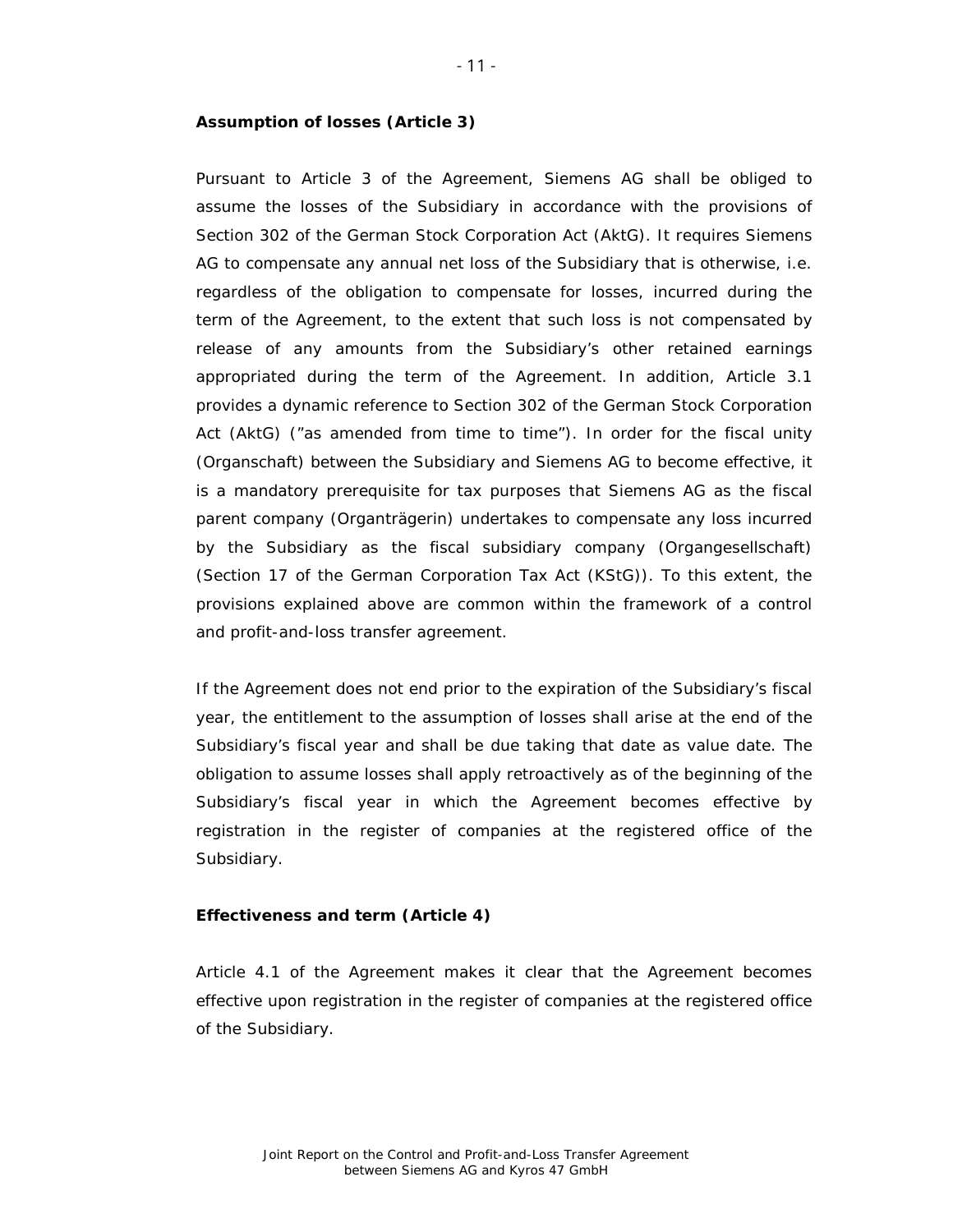The Agreement shall be concluded for an indefinite period of time. It may be terminated ordinarily upon three (3) months' notice prior to the end of the Subsidiary's fiscal year, but for the first time to the end of the Subsidiary's fiscal year that ends at least five (5) years in time after the beginning of the Subsidiary's fiscal year in which the Agreement became effective. In addition to the above notice period, Siemens AG can terminate the Agreement ordinarily after the minimum term specified in the above sentence expires upon two (2) weeks' prior notice. For the fiscal unity (*Organschaft*) for tax purposes to become effective, the Agreement must be concluded for a period of at least five (5) years and actually be implemented during its entire term pursuant to Section 14 (1) sentence 1 no. 3, in combination with Section 17 (1) of the German Corporation Tax Act (KStG).

The right to terminate the Agreement for good cause without observing a notice period shall remain unaffected. Good cause shall exist in particular if Siemens AG no longer holds the majority of the voting rights or capital stock in the Subsidiary, Siemens AG disposes of or contributes the shares in the Subsidiary, Siemens AG or the Subsidiary is merged, split up or liquidated or insolvency proceedings are instigated on the assets of Siemens AG or of the Subsidiary or an outside shareholder takes a stake in the Subsidiary for the first time within the meaning of Section 307 of the German Stock Corporation Act (AktG). In the event that the shares are disposed of, Siemens AG may also terminate the Agreement with effect from the effective conclusion of the promissory agreement relating to disposal of the shares in the Subsidiary. The above is not an exhaustive enumeration of the good causes.

Notice of termination shall be given in writing.

#### **Final provisions (Article 5)**

Pursuant to Article 5.1 of the Agreement, the interpretation of individual provisions of the Agreement is subject to Section 14 and Section 17 of the German Corporation Tax Act (KStG), as amended from time to time.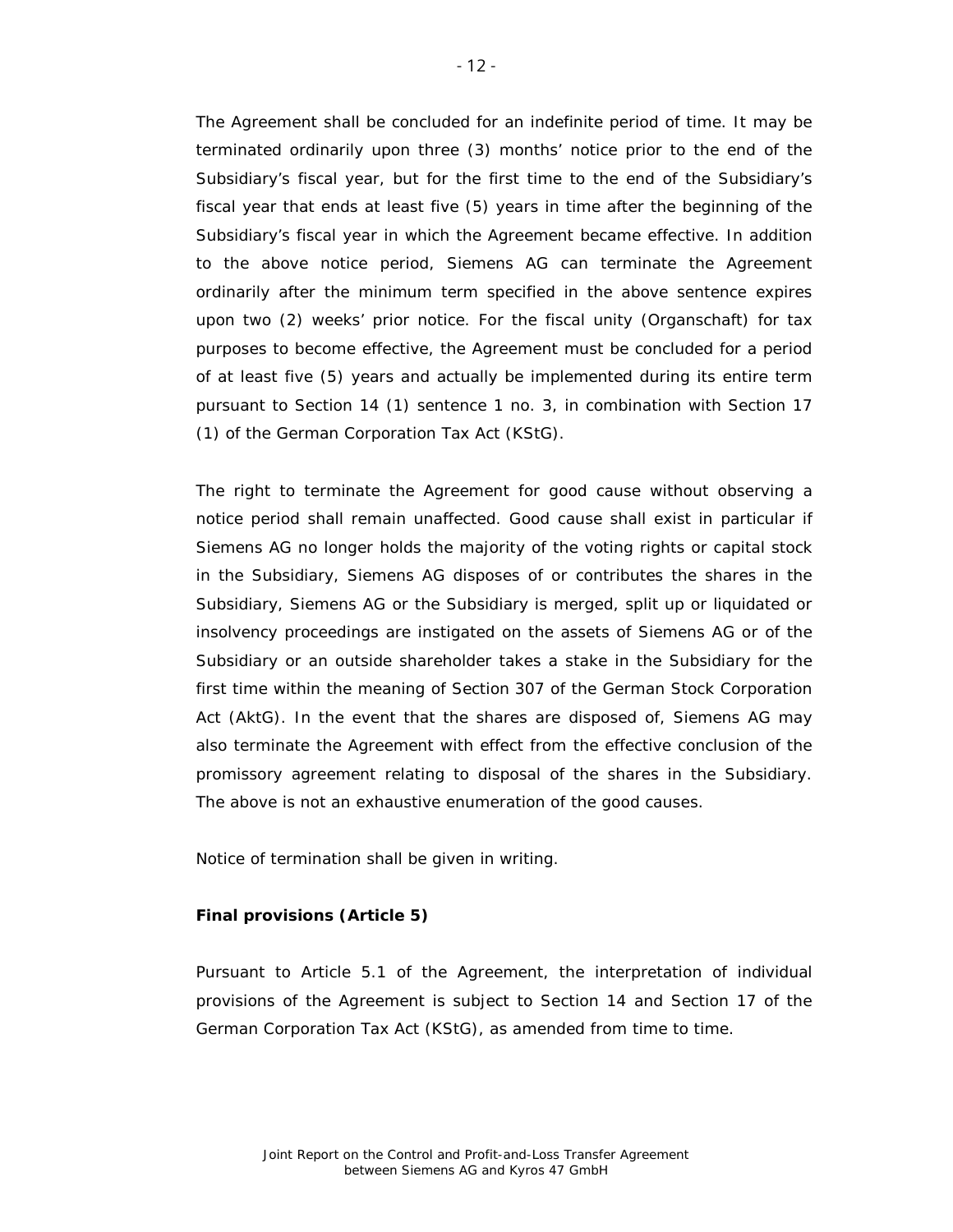Article 5.2 of the Agreement contains a common so-called severability clause to ensure that the Agreement is maintained, should individual provisions, in whole or in part, turn out to be ineffective, unenforceable or incomplete. Therefore, should any provision of the Agreement be or become ineffective or unenforceable in whole or in part or should the Agreement contain a gap, this shall not affect the validity of the remaining provisions of the Agreement. In place of the ineffective or unenforceable provision, the parties shall agree on an effective or enforceable provision which in its economic effect comes as close as legally possible to that of the ineffective or unenforceable provision. In the event of a gap in the Agreement, the parties shall agree on a provision that would have been intended, in light of the object and purpose of the Agreement, had they considered the point on concluding the Agreement.

Pursuant to Article 5.3 of the Agreement, if a declaration is to be made in writing under the terms of the Agreement, such a declaration shall be signed by the declaring party, signing his/her name in his/her own hand, and transmitted to the other party as an original. This written form may not be replaced by the electronic form.

Pursuant to Article 5.4 of the Agreement, the place of performance and jurisdiction for both parties shall be Munich.

# **No compensation payments and no financial settlements, no requirement for an audit of the Agreement**

Siemens AG is the sole and direct shareholder of the Subsidiary. There are no outside shareholders. No compensation payments or financial settlements pursuant to Section 304 and Section 305, respectively, of the German Stock Corporation Act (AktG) are to be made to outside shareholders. Moreover, it will not be necessary to have the Agreement audited by a contract auditor pursuant to Section 293b (1) of the German Stock Corporation Act (AktG) or to prepare an audit report pursuant to Section 293e of the German Stock Corporation Act (AktG). In the absence of any compensation payment pursuant to Section 304 of the German Stock Corporation Act (AktG) and any financial settlement pursuant to Section 305 of the German Stock Corporation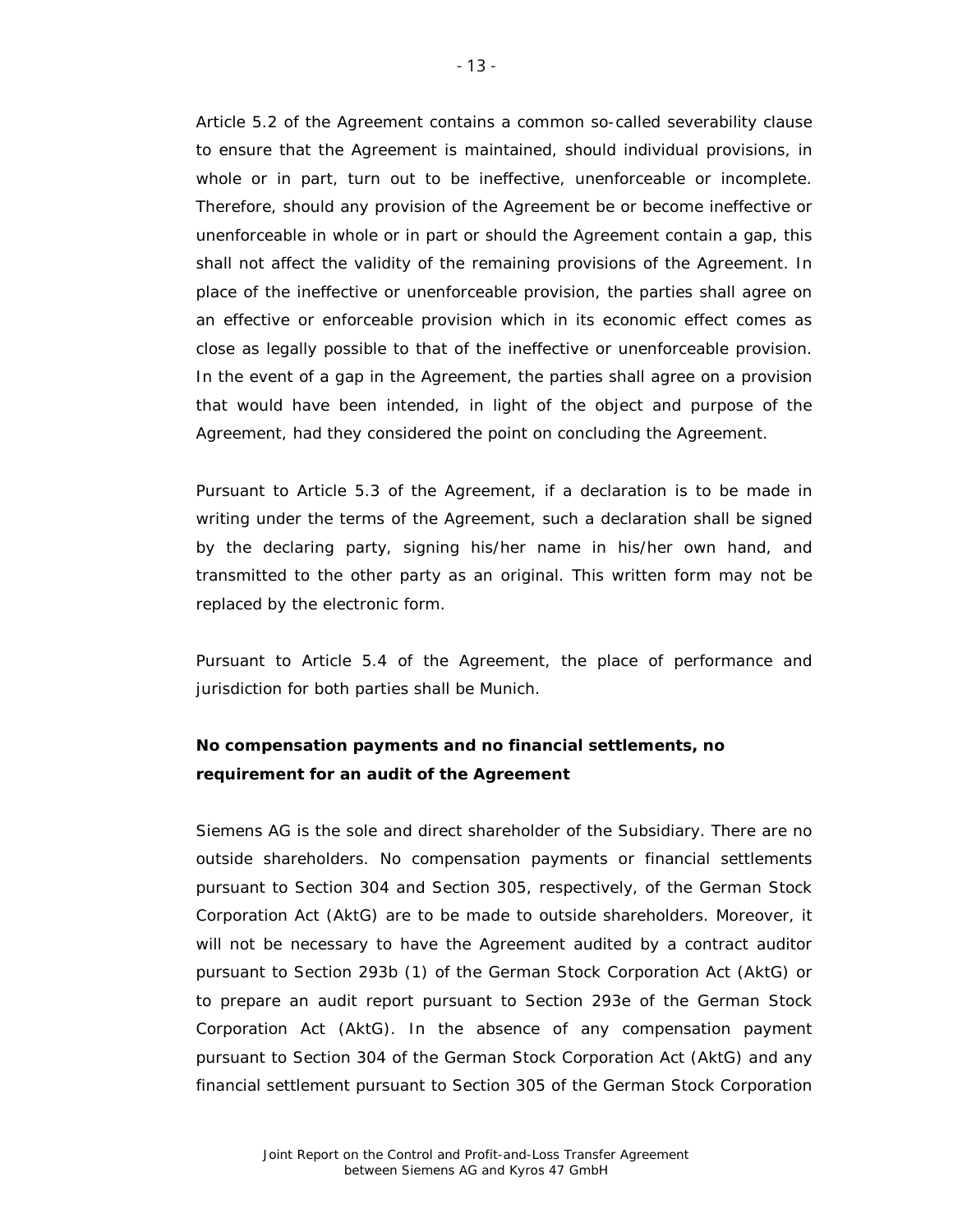Act (AktG), there is also no need to carry out an evaluation of the parties to the Agreement to determine the reasonableness of any compensation payment or financial settlement.

A summary appraisal of the Agreement shows that, for the reasons presented above, it is beneficial to both Siemens AG and the Subsidiary.

Munich, November 26, 2014

## **Siemens Aktiengesellschaft**

# **The Managing Board**

Signed Kaeser (President of the Managing Board)

Signed Signed Signed Signed Signed Signed Signed Signed Signed Signed Signed Signed Signed Signed Signed Signed Signed Signed Signed Signed Signed Signed Signed Signed Signed Signed Signed Signed Signed Signed Signed Signe Dr. Busch

Davis

Signed Helmrich Signed Prof. Dr. Requardt

Signed Prof. Dr. Russwurm Signed<br>Dr. Thomas